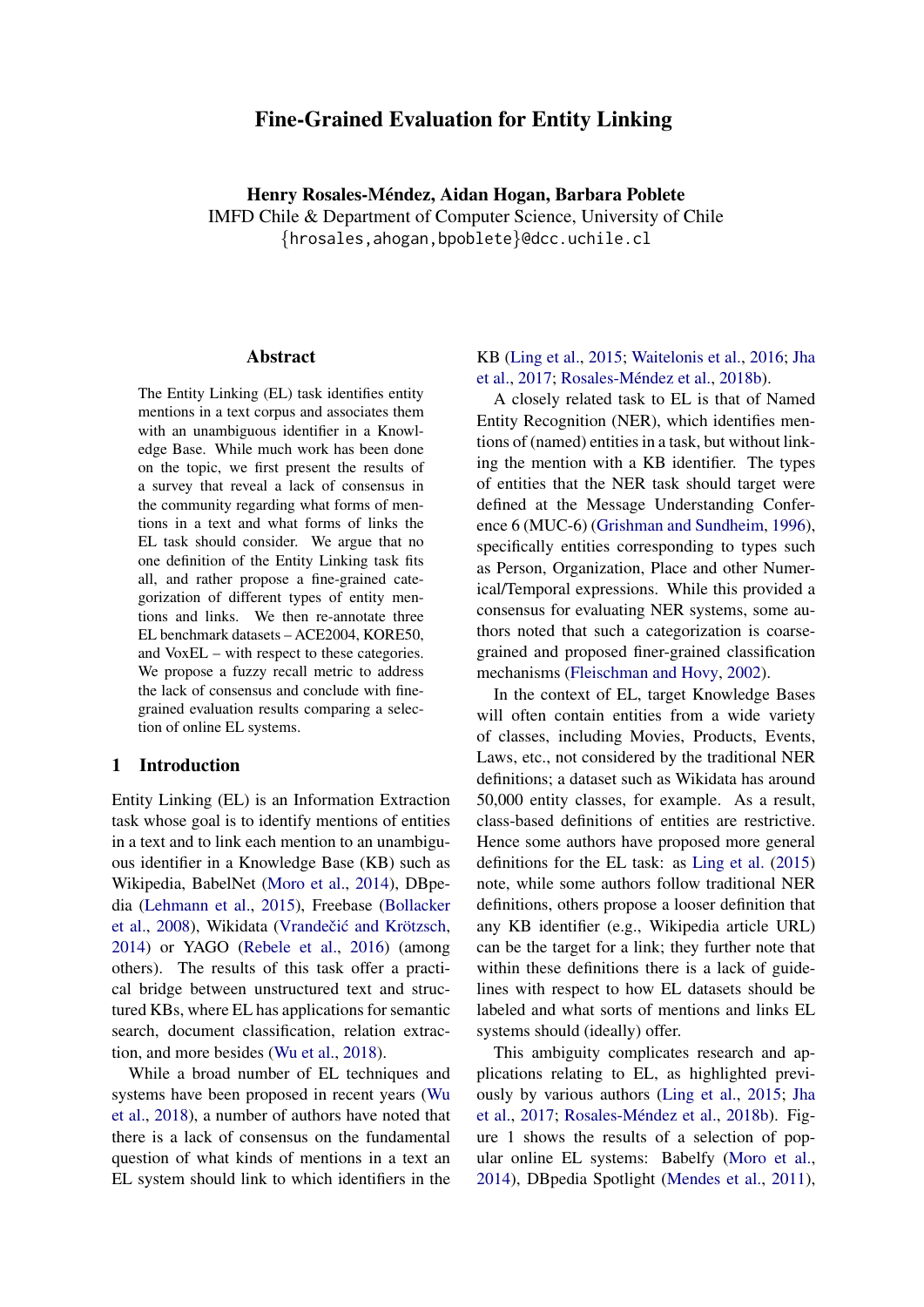FRED [\(Gangemi et al.,](#page-9-13) [2017\)](#page-9-13) and TagME [\(Fer](#page-9-14)[ragina and Scaiella,](#page-9-14) [2010\)](#page-9-14). We see significant differences in the annotations provided, which we argue are due not only to differing precision/recall of the systems, but also to differing policies on issues such as overlapping entities (should "Michael Jackson" be annotated within the documentary title), common/named entities (should "interview" be linked to the corresponding Wikipedia article wiki:Interview), and more besides. With such varying perspectives on the EL task, it is not clear how we should define gold standards that offer a fair comparison of tools [\(Ling et al.,](#page-9-6) [2015\)](#page-9-6).

The standard approach to tackle this issue has been to make certain design choices explicit, such as to enforce a particular policy with respect to overlapping mentions, or common entities, etc., when labeling an EL dataset or performing evaluation. However, the appropriate policy may depend on the particular application, setting, etc. In this paper we pursue an alternative approach, which is to embrace different perspectives of the EL task, proposing a fine-grained categorization of different types of EL mentions and links, and then reannotating three existing datasets with respect to these categories, allowing us to compare the performance of EL tools within the different categories. Specifically, our contributions are as follows (indicating also the relevant section):

- § [2](#page-1-0) We design and present the results of a questionnaire addressed to authors of EL papers intended to understand the consensus (or lack thereof) regarding the goals of the EL task.
- § [3](#page-3-0) We argue that no one definition of an entity mention/link fits all, and hence propose a fine-grained categorization scheme for the EL task covering details regarding base form, part of speech, overlap, and reference type.
- § [4](#page-4-0) We relabel three existing EL datasets ACE2004 (subset), KORE50 and VoxEL – per our novel categorization scheme, extending the set of annotations as appropriate.
- § [5](#page-5-0) We conduct a fine-grained evaluation of the performance of five EL systems with respect to individual categories of EL annotations.
- § [6](#page-7-0) Addressing the lack of consensus, we propose a fuzzy recall and  $F_1$  measure based on a configurable membership function, presenting results for the five EL systems.

In an [interview] $^{td}$  with [Martin Bashir] $^{btf}$  for the 2003 [documentary] $^{td}$  [Living with {Michael Jackson $\}^{bd}]^{btf}$ , the King of  $[Pop]^d$  recalled that  $[Joe]^{t}$  often sat with a white belt at hand as he and his four [siblings] $^{td}$  rehearsed.

Figure 1: Output annotations made by four different systems – Babelfy (b), TagME (t), DBpedia Spotlight (d) and FRED  $(f)$  – on the same input text.

§ [7](#page-8-0) We present conclusions about the performance of the EL systems surveyed for different types of entity mentions/links and highlight open challenges for the EL task.

## <span id="page-1-0"></span>2 Questionnaire: Lack of Consensus

To understand what consensus (or lack thereof) exists within the EL community regarding the EL task, we designed a concise questionnaire with two sentences for which we proposed a variety of EL annotations, providing the text, the annotated text mentions, and proposed links to the respective Wikipedia articles. The two sentences – shown in Figure [2](#page-2-0) (with a summary of results that will be described presently) – were designed to exemplify the types of design choices that vary from author to author [\(Ling et al.,](#page-9-6) [2015\)](#page-9-6); specifically, we target the following questions:

- 1. *Entity types*: should types not typically considered under MUC-6 definitions (other than as MISC) be linked (e.g., linking Living with Michael Jackson to the corresponding Wikipedia article)?
- 2. *Overlapping mentions*: should mentions inside other mentions be annotated (e.g., Michael Jackson)?
- 3. *Common entities*: should common nouns be annotated (e.g., documentary)?
- 4. *Parts of speech*: should only nouns be annotated or should other parts of speech also be linked (e.g., reports or white)?
- 5. *Mention types*: should complex types of mentions, such as pronouns (e.g., he) or descriptive noun phrases indicating named entities, be annotated (e.g., linking he and his four siblings to wiki: The\_Jackson\_5)?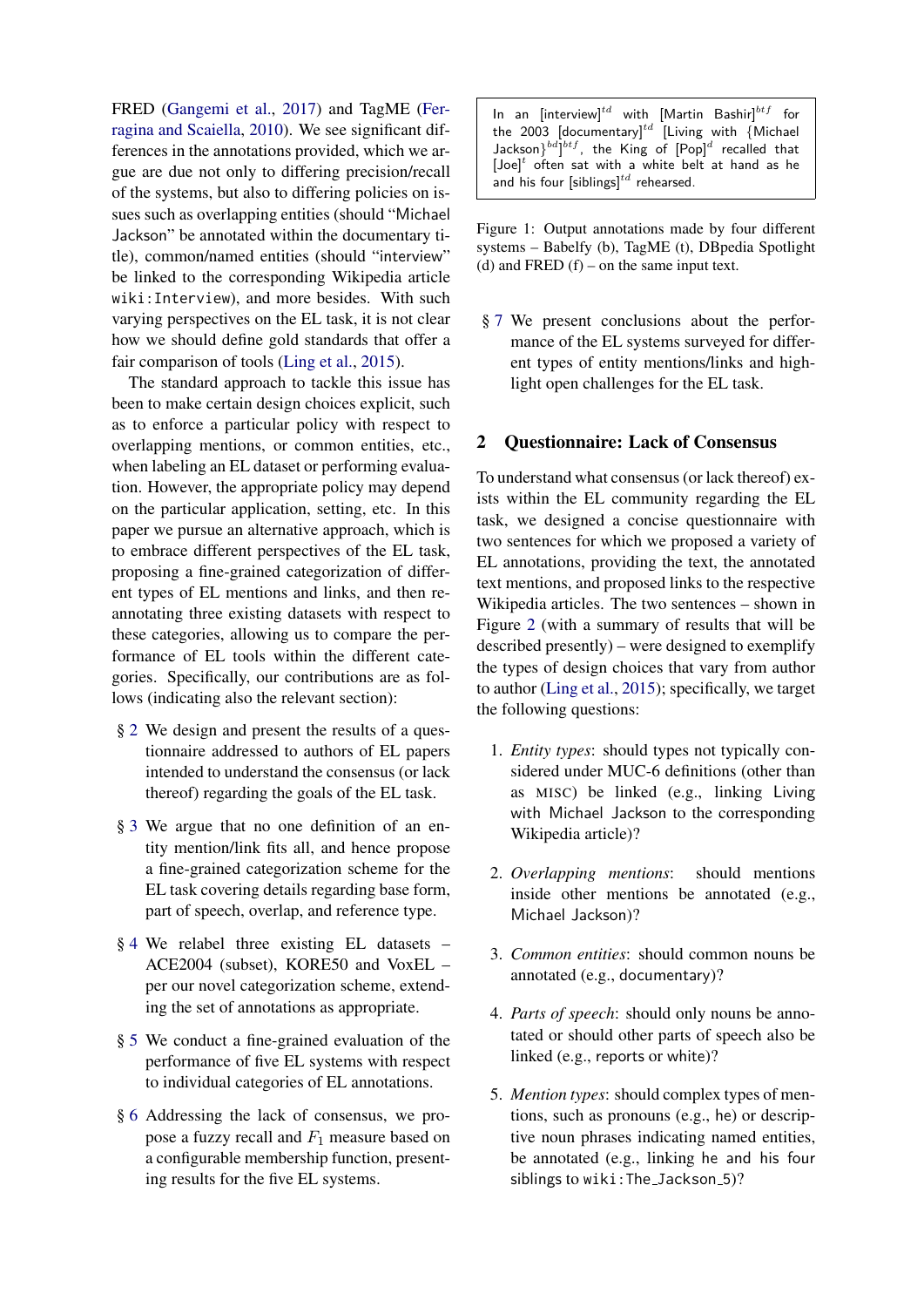<span id="page-2-0"></span>In an [interview] $^{19}$  with [Martin Bashir] $^1$  for the [2003]  $^{28}$  [documentary]  $^{28}$  [Living with {Michael Jackson}  $^{75}$ ]  $^{97}$ , the  $[\{King\}^{.08}$  of  $\{Pop\}^{.33]^{.94}$  [recalled]  $^{06}$  that  $[Joe]^1$  often [sat]  $^{08}$  with a [white]  $^{11}$  [belt]  $^{14}$  at [hand]  $^{14}$  as  $[{he}^{56}$  and  ${his}^{39}$  {four} <sup>08</sup> {siblings} <sup>14</sup>] <sup>50</sup> [rehearsed] <sup>08</sup>.

[Russian]<sup>.61</sup> [daily]<sup>.14</sup> [Kommersant]<sup>.97</sup> [reports]<sup>.06</sup> that [Moscow]<sup>.94</sup> will [supply]<sup>.06</sup> the [Greeks]<sup>.94</sup> with [gas]<sup>.36</sup> at  $[\{rock\}^0$  bottom  $\{prices\}^{.19}]^{.28}$  as  $[\text{Tsipras}]^{.92}$  [prepares]  $^{03}$  to [meet]  $^{06}$  the  $[\{Russian\}^{.53}$   $\{President\}^{.12}]^{.97}$ .

Figure 2: The sentences included in the questionnaire and the ratio of respondents who suggested to annotate the mentions. Multiple links were proposed for the mentions underlined (see Table [1\)](#page-3-1).

6. *Link types*: should mentions link to the explicitly named entity (e.g., linking Moscow to wiki:Moscow), or should complex forms of reference such as *meronymy* (e.g., linking Moscow to wiki:Government of Russia), *hypernymy* (e.g., linking daily to wiki:Newspaper as the closest entity present in the KB, or linking Russian President to wiki:Vladimir Putin), or *metaphor* (e.g., linking King to wiki:King) be considered?

For each sentence, respondents were asked to select the mentions and links that they consider an EL system should *ideally* provide; specifically, they were presented an optional multiple choice question for each mention: the option to select one (or more, in underlined cases) suggested links, and the option to not annotate the mention. In order to address this survey to the EL research community, we extracted the emails of all papers referenced in the recent survey by [Wu et al.](#page-9-5) [\(2018\)](#page-9-5) that are directly related to EL. We sent the questionnaire to 321 researchers, of which 232 requests were delivered successfully. We received a total of 36 responses. Aggregated responses are available on-line<sup>[1](#page-2-1)</sup>, where in Figure [2](#page-2-0) we provide a summary of results, indicating in superscript the ratio of respondents who agreed to some link being provided for the given mention.

First we see that the only mentions that all 36 respondents agreed should be linked are Martin Bashir and Joe, which are traditional MUC types, non-overlapping, named entities, with direct mentions and links; on the other hand, there was also consensus that rock should not be linked. Otherwise, all other mentions showed some level of disagreement. Regarding our questions:

1. *Entity types*: per Living with Michael Jack-

son (0.97), the vast majority of respondents do not restrict to non-MISC MUC types.

- 2. *Overlapping mentions*: per Michael Jackson (0.75), most respondents also allow mentions contained in other mentions.
- 3. *Common entities*: most respondents do not consider common entities, with the highest response appearing for documentary (0.28).
- 4. *Parts of speech*: the consensus was mostly that EL should focus on nouns, with his  $(0.39)$  and white  $(0.11)$  being the most popularly selected non-nouns.
- 5. *Mention types*: here there was a notable split, with he (0.56) and he and his four siblings  $(0.5)^2$  $(0.5)^2$  being selected for annotation by roughly half of the respondents.
- 6. *Link types*: for this we introduce Table [1,](#page-3-1) where we see how respondents preferred different types of reference (respondents could select multiple options); from this we conclude that although respondents preferred to use a country directly to represent nationality, they also preferred to resolve complex types of reference, such as the meronymic use of Moscow to refer to the government rather than the city, and the use of Putin's title to refer to him rather than the title itself.

So who is correct? We argue that there is no "correct" answer here. Common entities may, for example, rather be considered the target of a separate Word Sense Disambiguation task [\(Navigli,](#page-9-15) [2009\)](#page-9-15), while pro-forms may be considered the target of a separate Coreference/Anaphora Resolution task [\(Sukthanker et al.,](#page-9-16) [2018\)](#page-9-16); these are matters of convention. In more practical terms, the

<span id="page-2-1"></span><sup>1</sup> [https://users.dcc.uchile.cl/](https://users.dcc.uchile.cl/~hrosales/questionnaire)∼hrosales/ [questionnaire](https://users.dcc.uchile.cl/~hrosales/questionnaire)

<span id="page-2-2"></span> $2^2$ One respondent noted that it was not certain that this referred to The Jackson 5.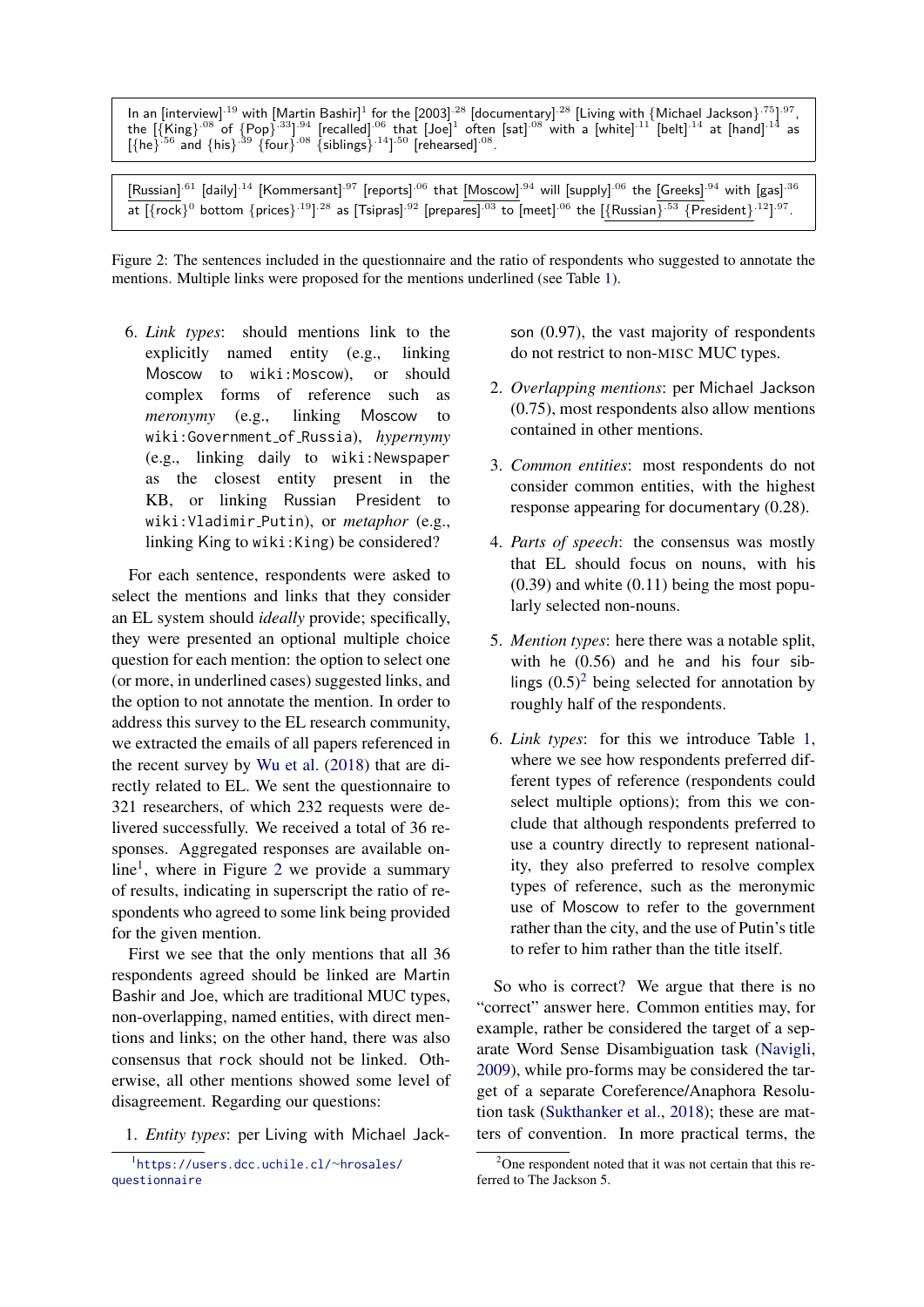<span id="page-3-1"></span>Table 1: Links for mentions with multiple choices in Figure [2](#page-2-0) and the ratio of respondents selecting that link

| Link                         | Ratio |  |  |  |  |  |  |  |  |
|------------------------------|-------|--|--|--|--|--|--|--|--|
| [Russian] daily Kommersant   |       |  |  |  |  |  |  |  |  |
| wiki:Russia                  | 0.61  |  |  |  |  |  |  |  |  |
| wiki:Russians                | 0.11  |  |  |  |  |  |  |  |  |
| wiki:Russian_language        | 0.08  |  |  |  |  |  |  |  |  |
| that [Moscow] will supply    |       |  |  |  |  |  |  |  |  |
| wiki:Government_of_Russia    | 0.77  |  |  |  |  |  |  |  |  |
| wiki:Moscow                  | 0.36  |  |  |  |  |  |  |  |  |
| supply the [Greeks] with gas |       |  |  |  |  |  |  |  |  |
| wiki:Greece                  | 0.77  |  |  |  |  |  |  |  |  |
| wiki:Greeks                  | 0.36  |  |  |  |  |  |  |  |  |
| the [Russian] President.     |       |  |  |  |  |  |  |  |  |
| wiki:Russia                  | 0.42  |  |  |  |  |  |  |  |  |
| wiki:Russians                | 0.19  |  |  |  |  |  |  |  |  |
| the [Russian President].     |       |  |  |  |  |  |  |  |  |
| wiki:Vladimir_Putin          | 0.77  |  |  |  |  |  |  |  |  |
| wiki:President_of_Russia     | 0.61  |  |  |  |  |  |  |  |  |

importance of each individual EL annotation may vary from application to application; for example, for relation extraction, it may be important to identify all repeated mentions of an entity (as each such mention may lie within a distinct relation), while for semantic search having repeated mentions may be less critical (a subset of mentions may suffice to know the document is relevant for a given entity). We propose that no one definition of the EL task fits all, and rather propose a categorization that covers different perspectives.

## <span id="page-3-0"></span>3 Categorization Scheme

Inspired by the results of the questionnaire and related discussion by [Ling et al.](#page-9-6) [\(2015\)](#page-9-6), among other authors, in Figure [3](#page-4-1) we propose a categorization scheme aiming to capture and organize these diverse perspectives on the EL task. This scheme makes explicit the types of *annotations* – mention–link pairs – that can be considered when annotating EL datasets, or when developing, evaluating and applying EL systems. The categorization scheme has four dimensions: *Base Form*, *Part of Speech*, *Overlap* and *Reference*. We propose that each EL annotation be labeled with precisely one leaf-node from each dimension. Our objective with this categorization is not to imply that all types of annotations *should* be considered as part of the EL task, but rather to map out the types of annotations that *could* be considered for EL.

### 3.1 Base Form

The *Base Form* considers the type of mention: is it a name, a common noun, a number, a date, etc.

We separate *Proper Noun* into more specific categories that deal with the difference between mentions and KB labels: *Full Name*, *Short Name*, *Extended Name* and *Alias*. The first three should be tagged when the mentions are equal (Michael Jackson), shorter (Jackson) or longer (Michael Joseph Jackson), respectively, than the primary label of their corresponding KB-entity (wiki:Michael Jackson). On the other hand, *Alias* is used for mentions that vary from the primary label of the KB (King of Pop).

*Numeric/Temporal* are mentions that refer to a number or a given temporal concept (e.g., 1, 1900, first, October, July 07, Tuesday, 2018/01/32, etc.). Such mentions were included in the MUC-6 definition and some such expressions have corresponding Wikipedia articles. The next category is *Pro-form*, which includes any pronoun (*he*, *his*, etc.) referring to a named entity elsewhere. The final category is *Common Form*, which refers to a common word, such as documentary, sat, etc., or a noun-phrase referring to a named entity with a common head term, e.g., he and his four siblings.

## 3.2 Part of Speech

*Part of Speech* denotes the grammatical function of a word in a sentence, where we include four high-level classes for which we have found instances that could be linked to the Wikipedia KB (without referring to their own syntactic form). As we have already discussed, the most common target for EL is *Noun Phrases*; we divide these into *Singular* and *Plural* for additional granularity. However, we also include *Verb*s (e.g., divorcing, metastasized), *Adjective*s (e.g., anaerobic, French) and *Adverb*s (e.g., polynomially, Socratically) for linking to the Knowledge Base.

### 3.3 Overlap

The *Overlap* dimension, as its name suggests, captures the nature of overlap between mentions. As an example, for the mention New York City Police Museum, the mention New York would have *Minimal* overlap (assuming York is not incorrectly identified), New York City Police would have *Intermediate* overlap, and New York City Police Museum would have *Maximal* overlap.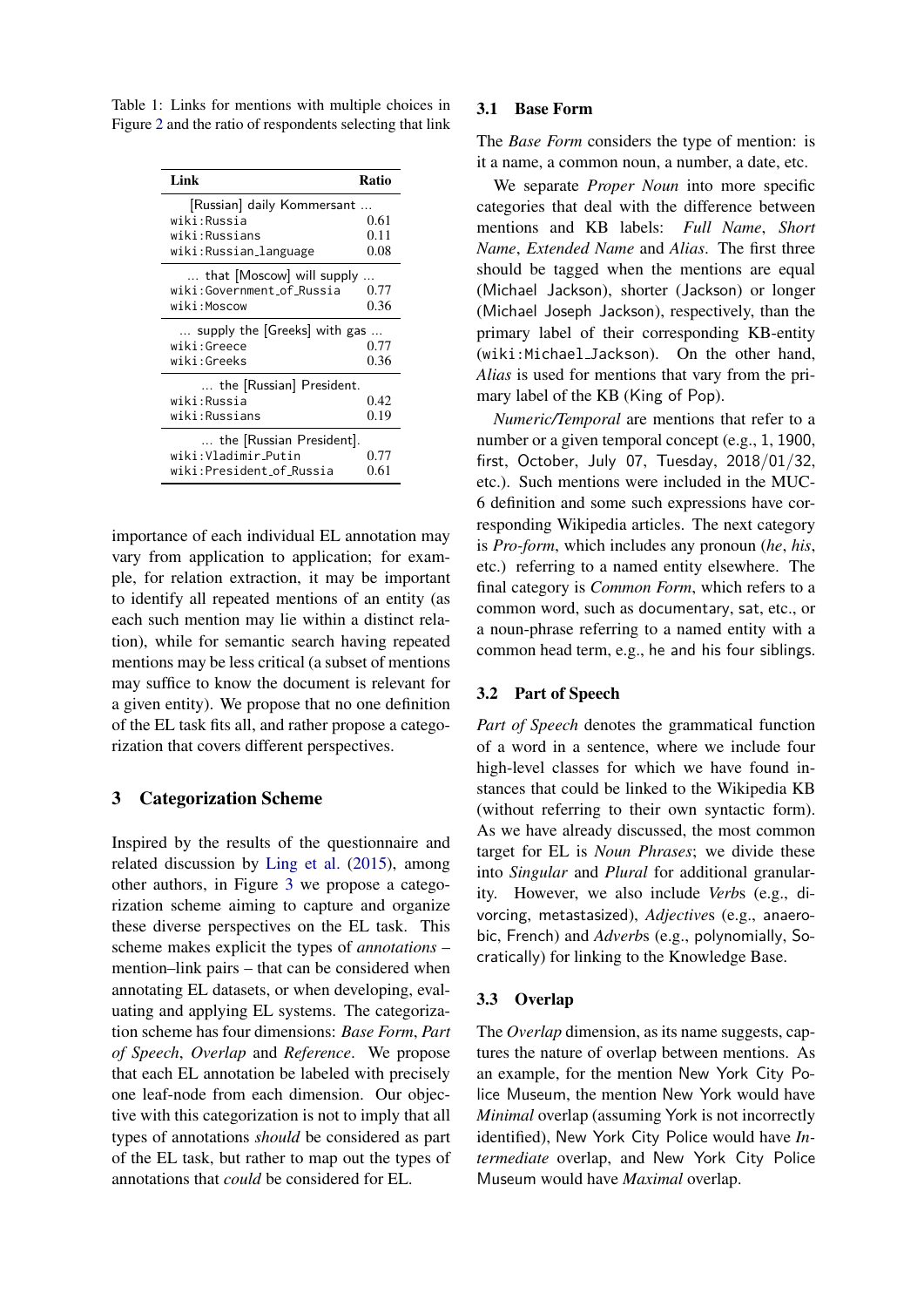<span id="page-4-1"></span>

Figure 3: EL categorization scheme with concrete alternatives (leaf-nodes) shaded for each dimension

### 3.4 Reference

The *Reference* dimension considers the relation between the mention and the linked entity. The topic of *reference* is a complex one that has been the subject of much attention over many decades [\(Strawson,](#page-9-17) [1950\)](#page-9-17); here we propose a pragmatic but comprehensive set of options.

The *Direct* category considers a direct explicit mention of an entity based on a known KB label/alias, such as M. Jackson or the King of Pop for wiki:Michael Jackson or divorcing for wiki:Divorce. *Anaphoric* denotes a reference to an antecedent (or postcedent) for pro-forms such as he or her that are coreferent with a named entity. *Metaphoric* captures figurative references to entities whose characteristics are referred to, such as He is a pool [shark] linking to wiki:Shark. *Metonymic* indicates reference by common association, such as using Moscow to refer to wiki: Government of Russia or using Peru to refer to wiki: Peru\_national\_football\_team. *Related* is used when only a near-synonym, hypernym or hyponym is available for a mention in the KB, such as the Russian [daily] being linked to wiki:Newspaper. [3](#page-4-2) Finally, *Descriptive* is used for (non-pro, non-proper) referring noun-phrases, such as his father referring to wiki:Joe Jackson; unlike similar *Anaphoric* references, *Descriptive* references do not necessarily rely on an antecedent to be disambiguated, as per the case of Hendix's band referring to wiki:The Jimi Hendrix Experience or Fiji's capital referring to wiki:Suva without requiring further context to disambiguate.

#### <span id="page-4-0"></span>4 Fine-Grained Datasets

A wide variety of EL datasets have been proposed (e.g., ACE2004 [\(Ratinov et al.,](#page-9-18) [2011\)](#page-9-18), KORE50 [\(Hoffart et al.,](#page-9-19) [2012\)](#page-9-19), MEANTIME [\(Mi](#page-9-20)[nard et al.,](#page-9-20) [2016\)](#page-9-20), DBpedia Spotlight [\(Mendes](#page-9-12) [et al.,](#page-9-12) [2011\)](#page-9-12), VoxEL (Rosales-Méndez et al., [2018a\)](#page-9-21)) to support EL quality measurement. However, often the guidelines followed in the annotation process are left implicit, such as the inclusion/exclusion of overlapping mentions, common entities, etc. Furthermore, different types of entities are not distinguished.

To put our categorization into practice, we select three existing datasets – KORE50, ACE2004, and VoxEL – and categorize each annotation. We further add novel annotations not considered in the original labeling process with the goal of capturing as many potential (categorized) links to Wikipedia articles as possible. The process of annotation was done manually by three authors (with the help of the NIFify tool (Rosales-Méndez et al., [2019\)](#page-9-22) for labeling overlaps, parts of speech, as well as validation). The annotation process was iterative. The first author began an initial annotation based on a strict and relaxed notion of "entity", with strict referring to classical definitions of entities, and relaxed referring to any entity mention linkable with Wikipedia (following the literature). This process raised ambiguities regarding metonymic references, descriptive noun phrases, etc. Hence the authors defined fine-grained categories to address ambiguous cases and designed the questionnaire to better understand the community consensus. The first author relabeled the data per the fine-grained categorization, with semi-automated verification. The other authors then revised these annotations in detail; there were significant dif-

<span id="page-4-2"></span><sup>&</sup>lt;sup>3</sup>Wikipedia will often redirect from a term to a related article; for example, wiki:Daily newspaper currently redirects to wiki:Newspaper.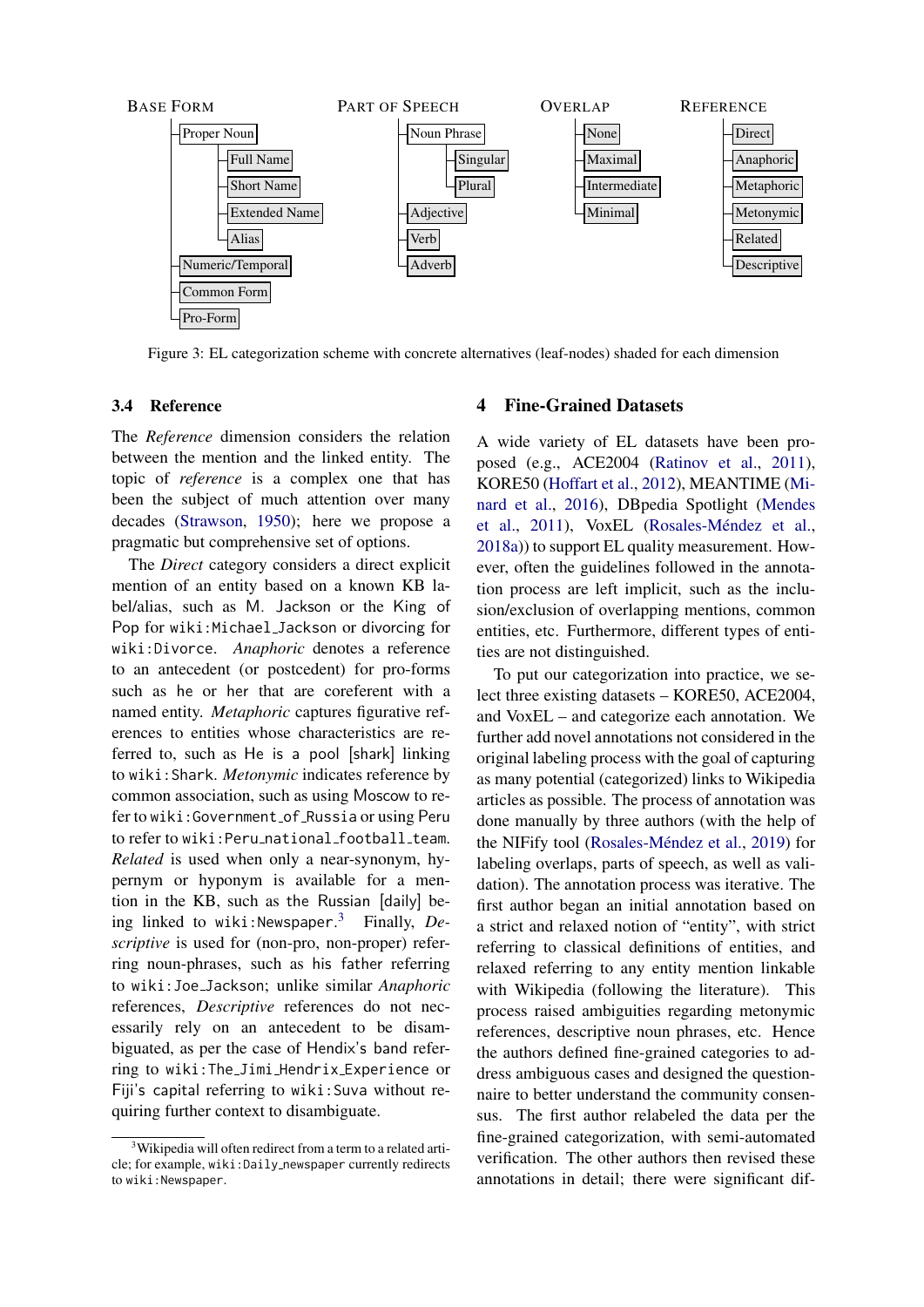ferences, leading to further discussion and refinements in the categorization. Ambiguities and disagreements were iteratively resolved by the authors through discussion and modification of the categories. The resulting datasets reflect the consensus of the authors. The categorization scheme shown in Figure [3](#page-4-1) is also a result of this process, where we iteratively extended and refined these categories as we encountered specific cases in these datasets; as a result, these categories suffice to cover all cases of possible mentions of Wikipedia entities in the datasets.

The labeling process was extremely time consuming (taking place over six months) due to the large number of annotations generated, particularly for common-form mentions; for this reason, in the case of ACE2004, we only annotate 20 documents (from a total of 57) wherein, for example, the number of annotations increases from 108 in the original data to 3,351 in our fine-grained ver-sion<sup>[4](#page-5-1)</sup>. Per MUC-6, we also include emerging/notin-lexicon entities and entity types in our annotations. Additionally, we label some mentions with multiple alternatives (per Table [1\)](#page-3-1).

In Table [2](#page-5-2) we summarize details of the reconstructed version of these three datasets, including the number of documents, sentences and annotations. Except for the case of ACE2004, our re-annotated datasets maintain the same text collection as in the original version. For each category, we also show the number of annotations tagged with it. The most frequent annotations are those that belong to *Common Form*, *Singular Noun*, *Non-Overlapping* and *Direct* categories.

In the final iteration, we perform validation checking for erroneous links avoiding invalid, redirect and disambiguation pages; erroneous categorizations, e.g., multiple tags in the same category; erroneous mentions, such as trailing spaces; etc. During this process, we also encountered and resolved numerous issues with the original datasets; of note, in ACE2004 we found various spelling errors of entity names, e.g., Stewart Talbot as a misspelling of Strobe Talbott, Coral Islands as a misspelling of Kuril Islands, etc.

#### <span id="page-5-0"></span>5 Fine-Grained Evaluation

Our fine-grained datasets allow us to understand the performance of EL systems in more detail re-

| Table 2: Content of relabeled datasets |  |  |  |  |
|----------------------------------------|--|--|--|--|
|----------------------------------------|--|--|--|--|

<span id="page-5-2"></span>

|                      | KORE50         | <b>ACE2004</b> | VoxEL |
|----------------------|----------------|----------------|-------|
| Documents            | 1              | 20             | 15    |
| Sentences            | 50             | 214            | 94    |
| Annotations          | 372            | 3,351          | 1,107 |
| <b>Full Name</b>     | 41             | 588            | 227   |
| <b>Short Name</b>    | 114            | 307            | 97    |
| <b>Extended Name</b> | 1              | 8              |       |
| Alias                | 5              | 94             | 15    |
| Numeric/Temporal     | 17             | 276            | 111   |
| Common Form          | 157            | 1,974          | 615   |
| Pro-form             | 37             | 107            | 42    |
| Singular Noun        | 248            | 1,943          | 683   |
| Plural Noun          | 39             | 670            | 182   |
| Adjective            | 45             | 501            | 149   |
| Verb                 | 40             | 232            | 85    |
| Adverb               |                | 5              | 8     |
| No Overlap           | 307            | 2,161          | 792   |
| Maximal Overlap      | 23             | 392            | 95    |
| Intermediate Overlap | $\overline{4}$ | 62             | 14    |
| Minimal Overlap      | 38             | 736            | 206   |
| Direct               | 262            | 2,280          | 750   |
| Anaphoric            | 37             | 107            | 42    |
| Metaphoric           | 8              | 27             | 38    |
| Metonymic            | 3              | 60             | 21    |
| Related              | 54             | 698            | 224   |
| Descriptive          | 8              | 179            | 32    |
| Person               | 117            | 278            | 66    |
| Organisation         | 40             | 199            | 120   |
| Place                | 19             | 519            | 168   |
| Miscellany           | 196            | 2,352          | 753   |

garding different types of EL annotations. In Ta-ble [3,](#page-6-0) we present the Precision  $(P)$ , Recall  $(R)$  and  $F_1$  score ( $\mathbf{F}_1$ ) for five popular EL systems with online APIs: Babelfy (B), TagME (T), DBpedia Spotlight  $(D)$ , AIDA  $(A)$  and FREME  $(F)$ . In the case of Babelfy, we consider both settings: *strict*, which excludes common entities  $(\mathbf{B}_s)$ ; and *relaxed*, which includes common entities  $(\mathbf{B}_r)$ . Results are shown for subsets of annotations corresponding to a particular category  $(A)$ , where we also present the number of unique mentions for annotations of that category  $(|A|)$ . Recall that our gold standard may have multiple annotations for a single mention in the gold standard, listing different possible links for an individual mention (see, e.g., Table [1\)](#page-3-1); on the other hand, evaluated systems predict a single link for each mention. We thus evaluate annotations on a mention-by-mention basis.[5](#page-5-3) We consider a predicted mention to be a *true positive* if it is included in A and the predicted link

<span id="page-5-1"></span><sup>4</sup> [https://github.com/henryrosalesmendez/](https://github.com/henryrosalesmendez/categorized_EMNLP_datasets) [categorized](https://github.com/henryrosalesmendez/categorized_EMNLP_datasets) EMNLP datasets

<span id="page-5-3"></span><sup>&</sup>lt;sup>5</sup>While a mention can only appear in one PART-OF-SPEECH and OVERLAP category, it can appear in multiple BASE FORM or REFERENCE categories for alternative links.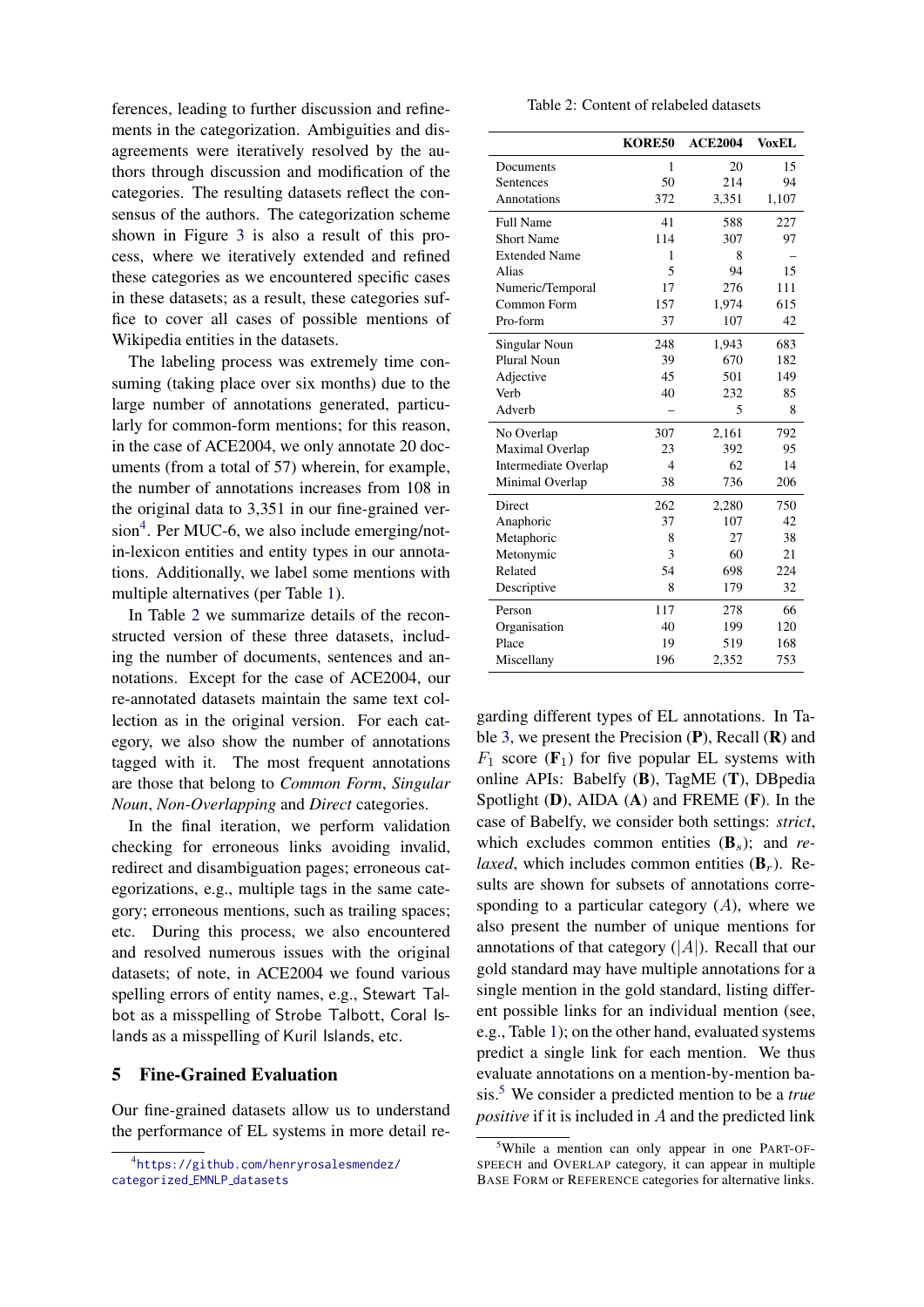|                         |       |      | $\mathbf{B}_s$ |             | $\mathbf{B}_r$ |      | т           |      |      | D              |      |      | A           |      |      |             | F    |      |             |
|-------------------------|-------|------|----------------|-------------|----------------|------|-------------|------|------|----------------|------|------|-------------|------|------|-------------|------|------|-------------|
|                         | A     | P    | R              | ${\bf F}_1$ | P              | R    | ${\bf F}_1$ | P    | R    | $\mathbf{F}_1$ | P    | R    | ${\bf F}_1$ | P    | R    | ${\bf F}_1$ | P    | R    | ${\bf F}_1$ |
| <b>Full Mention</b>     | 766   | 0.93 | 0.46           | 0.61        | 0.75           | 0.53 | 0.62        | 0.82 | 0.59 | 0.69           | 0.84 | 0.57 | 0.68        | 0.78 | 0.57 | 0.66        | 0.82 | 0.55 | 0.65        |
| <b>Short Mention</b>    | 497   | 0.44 | 0.16           | 0.23        | 0.37           | 0.24 | 0.29        | 0.54 | 0.44 | 0.48           | 0.50 | 0.30 | 0.37        | 0.50 | 0.36 | 0.42        | 0.39 | 0.28 | 0.33        |
| <b>Extended Mention</b> | 9     | 1.00 | 0.56           | 0.71        | 0.83           | 0.56 | 0.67        | 1.00 | 0.44 | 0.62           | 1.00 | 0.44 | 0.62        | 1.00 | 0.44 | 0.62        | 0.80 | 0.44 | 0.57        |
| Alias                   | 112   | 0.56 | 0.16           | 0.25        | 0.33           | 0.21 | 0.25        | 0.52 | 0.32 | 0.40           | 0.67 | 0.38 | 0.48        | 0.60 | 0.29 | 0.40        | 0.55 | 0.29 | 0.38        |
| Numeric/Temporal        | 404   | 0.45 | 0.01           | 0.02        | 0.82           | 0.24 | 0.37        | 0.14 | 0.03 | 0.05           | 0.00 | 0.00 | 0.00        | 0.00 | 0.00 | 0.00        | 0.00 | 0.00 | 0.00        |
| Common Form             | 2.452 | 0.21 | 0.00           | 0.01        | 0.66           | 0.33 | 0.44        | 0.49 | 0.28 | 0.35           | 0.88 | 0.04 | 0.08        | 0.43 | 0.00 | 0.00        | 0.56 | 0.00 | 0.01        |
| Pro-form                | 153   | 0.00 | 0.00           | 0.00        | 0.00           | 0.00 | 0.00        | 0.00 | 0.00 | 0.00           | 0.00 | 0.00 | 0.00        | 0.00 | 0.00 | 0.00        | 0.00 | 0.00 | 0.00        |
| Singular Noun           | 2,623 | 0.79 | 0.17           | 0.28        | 0.73           | 0.45 | 0.56        | 0.62 | 0.38 | 0.47           | 0.87 | 0.24 | 0.38        | 0.79 | 0.20 | 0.32        | 0.74 | 0.19 | 0.31        |
| Plural Noun             | 746   | 0.33 | 0.01           | 0.02        | 0.61           | 0.33 | 0.43        | 0.56 | 0.28 | 0.37           | 0.83 | 0.03 | 0.06        | 0.70 | 0.03 | 0.07        | 0.66 | 0.04 | 0.07        |
| Adjective               | 516   | 0.77 | 0.02           | 0.04        | 0.26           | 0.07 | 0.11        | 0.56 | 0.24 | 0.34           | 0.65 | 0.14 | 0.23        | 0.72 | 0.21 | 0.32        | 0.60 | 0.14 | 0.22        |
| Verb                    | 334   | 0.00 | 0.00           | 0.00        | 0.86           | 0.02 | 0.04        | 0.37 | 0.17 | 0.23           | 1.00 | 0.00 | 0.01        | 0.00 | 0.00 | 0.00        | 0.00 | 0.00 | 0.00        |
| Adverb                  | 12    | 0.00 | 0.00           | 0.00        | 0.00           | 0.00 | 0.00        | 0.56 | 0.42 | 0.48           | 0.00 | 0.00 | 0.00        | 0.00 | 0.00 | 0.00        | 0.00 | 0.00 | 0.00        |
| Non-Overlapping         | 2.871 | 0.75 | 0.12           | 0.20        | 0.67           | 0.33 | 0.45        | 0.58 | 0.38 | 0.46           | 0.84 | 0.19 | 0.32        | 0.78 | 0.19 | 0.30        | 0.71 | 0.17 | 0.27        |
| Maximal Overlap         | 464   | 0.87 | 0.17           | 0.29        | 0.85           | 0.36 | 0.50        | 0.73 | 0.34 | 0.46           | 0.89 | 0.19 | 0.32        | 0.84 | 0.08 | 0.15        | 0.84 | 0.12 | 0.22        |
| Intermediate Overlap    | 71    | 0.76 | 0.18           | 0.30        | 0.71           | 0.52 | 0.60        | 0.57 | 0.30 | 0.39           | 0.56 | 0.13 | 0.21        | 0.54 | 0.10 | 0.17        | 0.78 | 0.10 | 0.17        |
| Minimal Overlap         | 825   | 0.82 | 0.04           | 0.09        | 0.61           | 0.37 | 0.46        | 0.50 | 0.15 | 0.23           | 0.80 | 0.09 | 0.17        | 0.72 | 0.09 | 0.16        | 0.66 | 0.06 | 0.12        |
| Direct                  | 3.106 | 0.79 | 0.13           | 0.23        | 0.71           | 0.43 | 0.53        | 0.63 | 0.38 | 0.47           | 0.83 | 0.21 | 0.33        | 0.76 | 0.19 | 0.30        | 0.70 | 0.17 | 0.27        |
| Anaphoric               | 153   | 0.00 | 0.00           | 0.00        | 0.00           | 0.00 | 0.00        | 0.00 | 0.00 | 0.00           | 0.00 | 0.00 | 0.00        | 0.00 | 0.00 | 0.00        | 0.00 | 0.00 | 0.00        |
| Metaphoric              | 69    | 0.00 | 0.00           | 0.00        | 0.57           | 0.29 | 0.38        | 0.43 | 0.35 | 0.38           | 0.91 | 0.14 | 0.25        | 0.00 | 0.00 | 0.00        | 0.00 | 0.00 | 0.00        |
| Metonymic               | 73    | 0.00 | 0.00           | 0.00        | 0.00           | 0.00 | 0.00        | 0.00 | 0.00 | 0.00           | 0.00 | 0.00 | 0.00        | 0.00 | 0.00 | 0.00        | 0.00 | 0.00 | 0.00        |
| Related                 | 829   | 0.64 | 0.06           | 0.11        | 0.36           | 0.14 | 0.20        | 0.39 | 0.24 | 0.30           | 0.76 | 0.10 | 0.18        | 0.81 | 0.08 | 0.15        | 0.83 | 0.09 | 0.16        |
| Descriptive             | 189   | 0.33 | 0.01           | 0.01        | 0.44           | 0.02 | 0.04        | 0.16 | 0.02 | 0.03           | 0.60 | 0.02 | 0.03        | 0.00 | 0.00 | 0.00        | 0.60 | 0.02 | 0.03        |
| All                     | 4,231 | 0.77 | 0.11           | 0.19        | 0.67           | 0.35 | 0.46        | 0.59 | 0.33 | 0.42           | 0.84 | 0.17 | 0.29        | 0.77 | 0.16 | 0.26        | 0.72 | 0.14 | 0.24        |

<span id="page-6-0"></span>Table 3: Results for Babelfy (strict/relaxed), TagME, DBpedia Spotlight, AIDA and FREME on the unified dataset.

corresponds to any of the possible links given by A for that mention. We consider a predicted mention to be a *false positive* if the mention is given by  $A$ , but the predicted link is not given by  $A$  for that mention; in other words, when restricting A by category, system annotations on mentions out-side of A are ignored.<sup>[6](#page-6-1)</sup> Finally we consider a mention to be a *false negative* if it is given by A but either the mention is not predicted by the system or the system predicts a link not given by A for tht mention. We also show the overall result in the final row considering the full gold standard. The results consider a unified dataset that concatenates all three datasets. Better results (closer to 1) are shaded darker to aid with visual comparison.

Comparing the different types of annotations, on a high-level, we can see that recall, in particular, varies widely across categories; unsurprisingly perhaps, systems, in general, exhibit higher recall for proper nouns (particularly full and extended names) with direct references. Looking at categories with poor results, we see that none of the evaluated systems consider anaphoric references, perhaps considered as a task distinct from EL. Interestingly, no system captures metonymic references, though as previously seen the results of our questionnaire (see Table [1\)](#page-3-1) indicate that respondents prefer such types of links over their literal counterparts (e.g., linking Moscow in the given context with wiki:Government of Russia rather than wiki: Moscow). Comparing systems, Babelfy (relaxed) and TagME achieve much higher recall for common forms than the other systems: we attribute this to these systems making the design choice to additionally support common entities.

While the previous results consider dimensions independently, there are  $7 \times 5 \times 4 \times 6 = 840$ possible combinations across the four dimensions; not all of these can occur (for example, a *Pro-form* mention requires *Anaphoric* reference). In the unified dataset, we found 123 combinations to have at least one annotation. In order to understand in more detail how the systems perform for annotations in combined categories, for the six system configurations, Figure [4](#page-7-1) presents a best-first accumulative progression of Precision, Recall and  $F_1$ : we start with the combined category in which each system performs best  $(x = 1)$ , adding tags in the next-best combined category until all annotations in the gold standard are considered. We see that although precision remains relatively high throughout the gold standard, recall drops considerably as combined categories on which there is less consensus are added. The recall and  $F_1$  measures, in particular, present a clear division in the systems: Babelfy (relaxed) and TagME maintain a higher recall as more combined categories are considered due to their inclusion of common entities (but suffer from reduced precision as a result).

<span id="page-6-1"></span><sup>&</sup>lt;sup>6</sup>If a system predicts a link present in the gold standard for the mention but with a different category than tested, it will thus be considered a false positive for the tested category.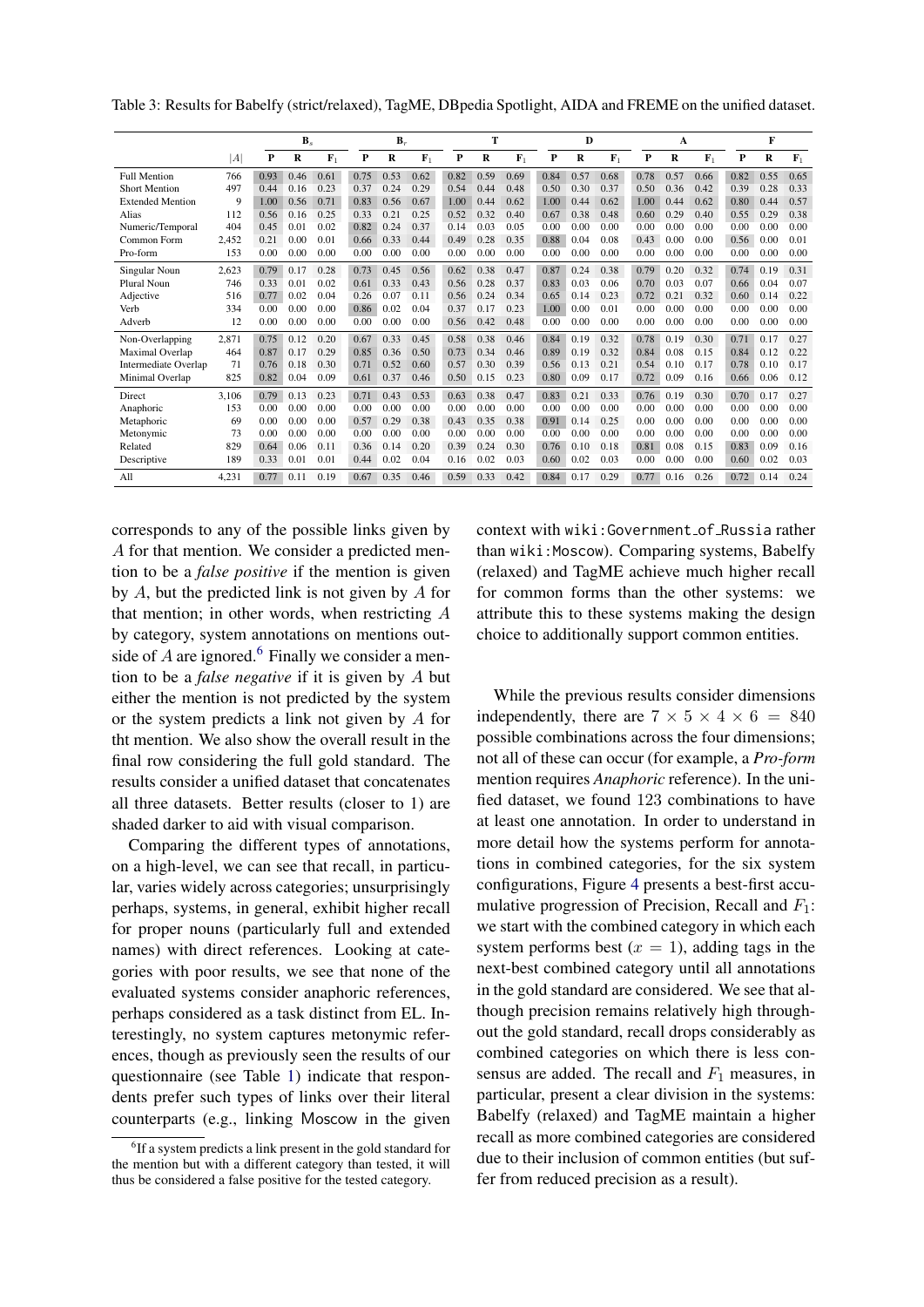<span id="page-7-1"></span>

Figure 4: Cumulative results for Babelfy (relaxed/strict), TagME, DBpedia Spotlight, AIDA and FREME for the unified dataset over ranked combinations of categories

#### <span id="page-7-0"></span>**6** Fuzzy Recall and  $F_1$  Measures

While the previous results provide insights into different design choices taken by different systems with respect to different types of EL annotations, still, per Table [1,](#page-3-1) the results are perhaps *too* finegrained. For the purposes of comparing the performance of systems, we may rather prefer a measure that aggregates performance across different categories. However, this presents a conceptual problem: for some applications or definitions of the EL task, certain categories may be considered more important than others. For instance, should we penalize a system equally for missing the annotations gas and Tspiras in the second sentence of Figure [2?](#page-2-0) In most EL settings, the former is arguably less important than the latter, but nonetheless it may depend on the setting.

Reflecting the lack of consensus for the EL task, we rather propose a measure inspired by Fuzzy Set Theory [\(Zadeh,](#page-9-23) [1965\)](#page-9-23): given a universe of elements U and a particular element  $x \in U$ , rather than considering traditional *crisp* sets A with binary membership (where  $x \in A$  or  $x \notin A$ ), a fuzzy set  $A^*$  is associated with a membership function  $\mu_{A^*}: U \to [0,1]$ , which denotes the degree to which an element x is a member of  $A^*$ (given by  $\mu_{A^*}(x)$ ). Given that a crisp set A can be defined as a fuzzy set with membership function  $\mu_A: U \to \{0, 1\}$ , fuzzy sets are a generalization of crisp sets. Intuitively, we can then consider a gold standard with a fuzzy set of annotations  $A^*$ , where (e.g.) annotations forming part of the core consensus of EL have a higher membership degree than those for which consensus does not exist; different membership degrees can also be applied for evaluation in different application settings.

Formally, an annotation is a triple  $a = (o, o', l)$ , where  $o$  and  $o'$  denotes the start and end offset

of a mention in a text ( $o < o'$ ), and l denotes a link (a KB identifier or a not-in-lexicon string). For a given text, a gold standard  $G$  is a set of annotations, as is the result of a system S. The set of *true positives* is defined as  $TP = G \cap S$ , *false positives* as  $FP = S - G$ , and *false negatives* as  $FN = G - S$ . In this case, however, while we still consider  $S$  to be a crisp set, we allow a fuzzy version of the gold standard  $G^*$  with  $\mu_{G^*}: G \to [0,1].^7$  $\mu_{G^*}: G \to [0,1].^7$  In practice, for a given annotation  $a \in G$ , we propose that  $\mu_{G^*}(a)$  is a function of the categorization for  $a$ ; for example, with reference to Figure 2, we may consider that common forms have a lower degree of membership than proper forms. We are left to define Precision, Recall and  $F_1$  measures for S with respect to  $G^*$ .

For a given system result  $S$ , gold standard  $G$ and its fuzzy version  $G^*$ , we propose that precision be computed in the traditional way for the crisp version of the gold standard –  $P = \frac{|TP|}{|S|}$  $|S|$ – with the intuition that false positives proposed by the system (type I error) be weighted equally: if the system proposes an annotation, it should be correct, independently of the type of annotation. On the other hand, a gold standard annotation *not* proposed by the system may be due to different design choices; we hence propose to use a fuzzy recall measure with respect to  $G^*$ , namely  $R^* = \frac{\sum_{a \in S} \mu_{G^*}(a)}{\sum_{a \in G} \mu_{G^*}(a)}$ , thus applying different costs for missing annotations (type II errors) depending on the annotation in question. We then define the fuzzy  $F_1$  measure in the natural way:  $F_1^* = \frac{2 \cdot P \cdot R^*}{P + R^*}$ . The following properties can be verified for  $R^*$  and  $F_1^*$ :

• PROP1: the values for  $R^*$  and  $F_1^*$  both range between 0 and 1, inclusive.

<span id="page-7-2"></span><sup>&</sup>lt;sup>7</sup>For annotations  $a \notin G$ , we assume  $\mu_{G^*}(a) = 0$ .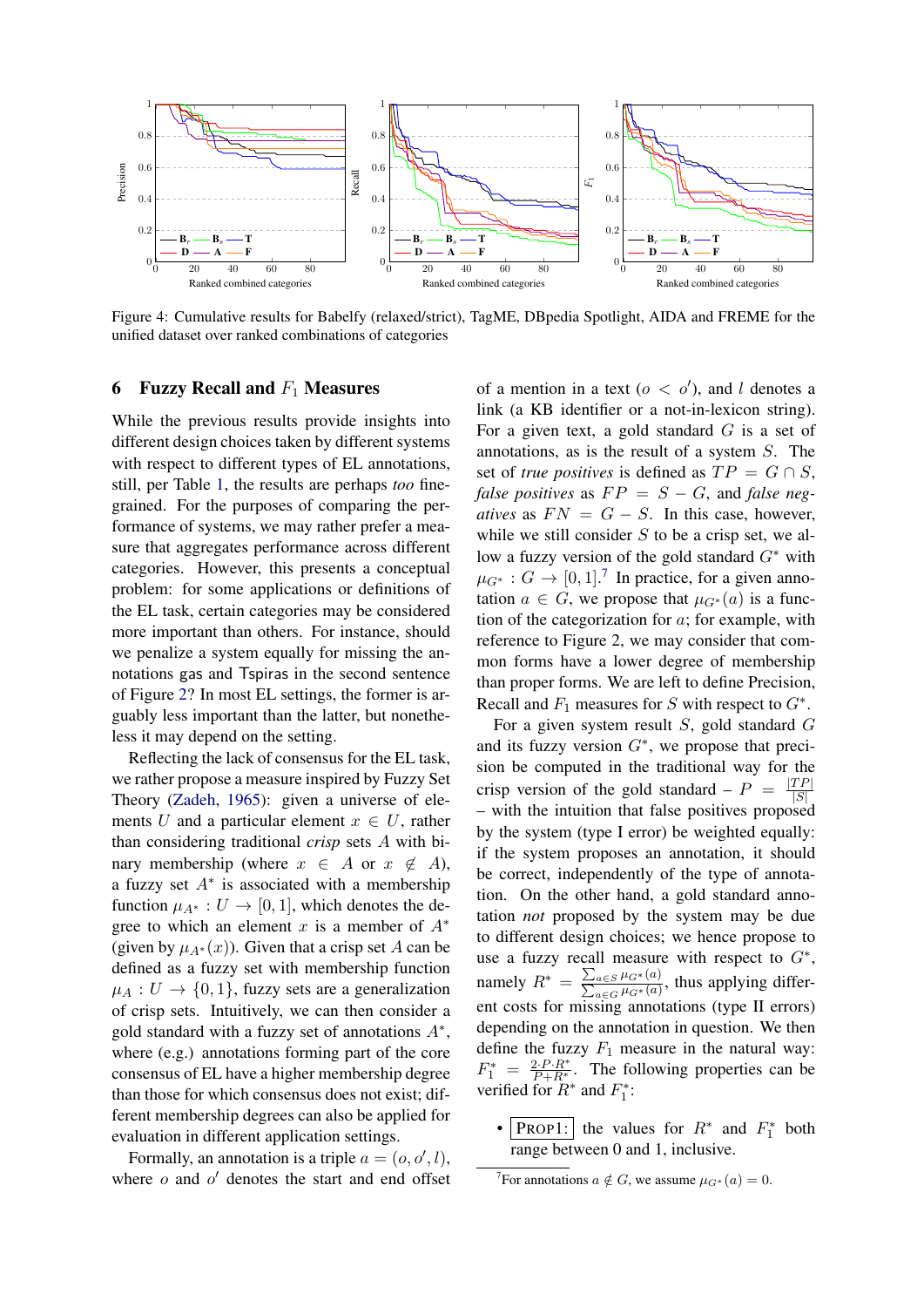- PROP2: when  $\mu_{G^*}: G \to \{1\}$  (i.e., when memberships are binary),  $R^*$  and  $F_1^*$  correspond to R and  $F_1$ .
- PROP3: missing annotations with higher membership degree are penalized more in R<sup>∗</sup> and  $F_1^*$  than those with lower degree.

The definition of the membership function  $\mu_{G^*}$ is then dependent on the setting. Here we define an instance of  $\mu_{G^*}$  based on the questionnaire results shown in Figure [2.](#page-2-0) Specifically, we consider annotations with *Proper Forms*, *Noun Phrases*, *No Overlap* and *Direct Reference* – which consistently score greater than  $0.9$  in Figure  $2 2 -$  to have a membership degree of 1; we consider these to be *strict* annotations. We assign all other annotations – which we call *relaxed* annotations – a constant membership degree of  $\alpha$ , where higher values of  $\alpha$  place more importance on achieving relaxed annotations; when  $\alpha = 0$ , relaxed false negatives are not punished; when  $\alpha = 1$ , both strict and relaxed false negatives are weighted equally.

Finally, the gold standard may offer multiple alternative links for a mention while the evaluated systems predict one link per mention. We apply the same procedure outlined previously: checking for each mention that the predicted link matches one of the alternatives in the gold standard. In the case of  $R^*$ , the membership score for a mention in  $G^*$  is given as the maximum membership score over all annotations/links for that mention in  $G^*$ ; e.g., if a system predicts a link for a mention with weight  $\alpha$  in  $G^*$  but there exists another link for that mention with weight 1 in  $G^*$ , the system will score  $\frac{\alpha}{\max\{1,\alpha\}} = \alpha$  for that mention in  $R^*$ .

The  $F_1^*$  results are shown in Figure [5,](#page-8-1) where we again can distinguish the systems that link common entities – Babelfy (relaxed) and TagME – from those that do not; the former group of systems performs worse for stricter definitions of EL annotations, but outperform other systems as the definition is relaxed. $8$  The raw data for these ex-periments can be found online.<sup>[9](#page-8-3)</sup>

# <span id="page-8-0"></span>7 Conclusions

We have (i) presented the results of a questionnaire that assesses consensus on the goals of the

<span id="page-8-1"></span>

Figure 5:  $\alpha$ -based fuzzy  $F_1$  scores

EL task, (ii) proposed a fine-grained categorization scheme for EL annotations, (iii) comprehensively (re-)labeled three datasets accordingly to this scheme, (iv) presented results for five EL systems with respect to annotations in different categories, and (v) proposed fuzzy recall/ $F_1$  measures to address the lack of consensus, presenting results for the five systems on a strict/relaxed spectrum.

Our main conclusions are as follows:

- Though there is consensus on some EL annotations, opinions differ for common entities, pro-forms, descriptive references, etc.
- The EL systems tested offer little or no support for pro-forms, meronymic references, referencing noun phrases, etc., despite there being considerable support for such EL annotations in the questionnaire.
- Our fine-grained evaluation distinguishes two groups of EL systems: one group targeting common entities and named entities, the other group focused on named entities.

The results of our questionnaire and system evaluation suggest the need for future work on supporting complex forms of reference within EL systems; the datasets we provide can be used to evaluate such approaches. Another important direction is to either reach a consensus on the EL task (perhaps in a similar style to MUC-6 for NER), or define protocols for evaluation in the absence of such a consensus; our fuzzy recall/ $F_1$ metrics are concrete steps in this direction.

Acknowledgements The work of Henry Rosales-Méndez was supported by CONICYT-PCHA/Doctorado Nacional/2016-21160017. The work was also supported by the Millennium Institute for Foundational Research on Data (IMFD) and by Fondecyt Grant No. 1181896.

<span id="page-8-2"></span><sup>&</sup>lt;sup>8</sup>We remark that P is agnostic to  $\alpha$  and would result in a straight line;  $R^*$  thus follows the same trend as  $F_1^*$ .

<span id="page-8-3"></span><sup>9</sup> [https://github.com/henryrosalesmendez/EL](https://github.com/henryrosalesmendez/EL_exp) exp